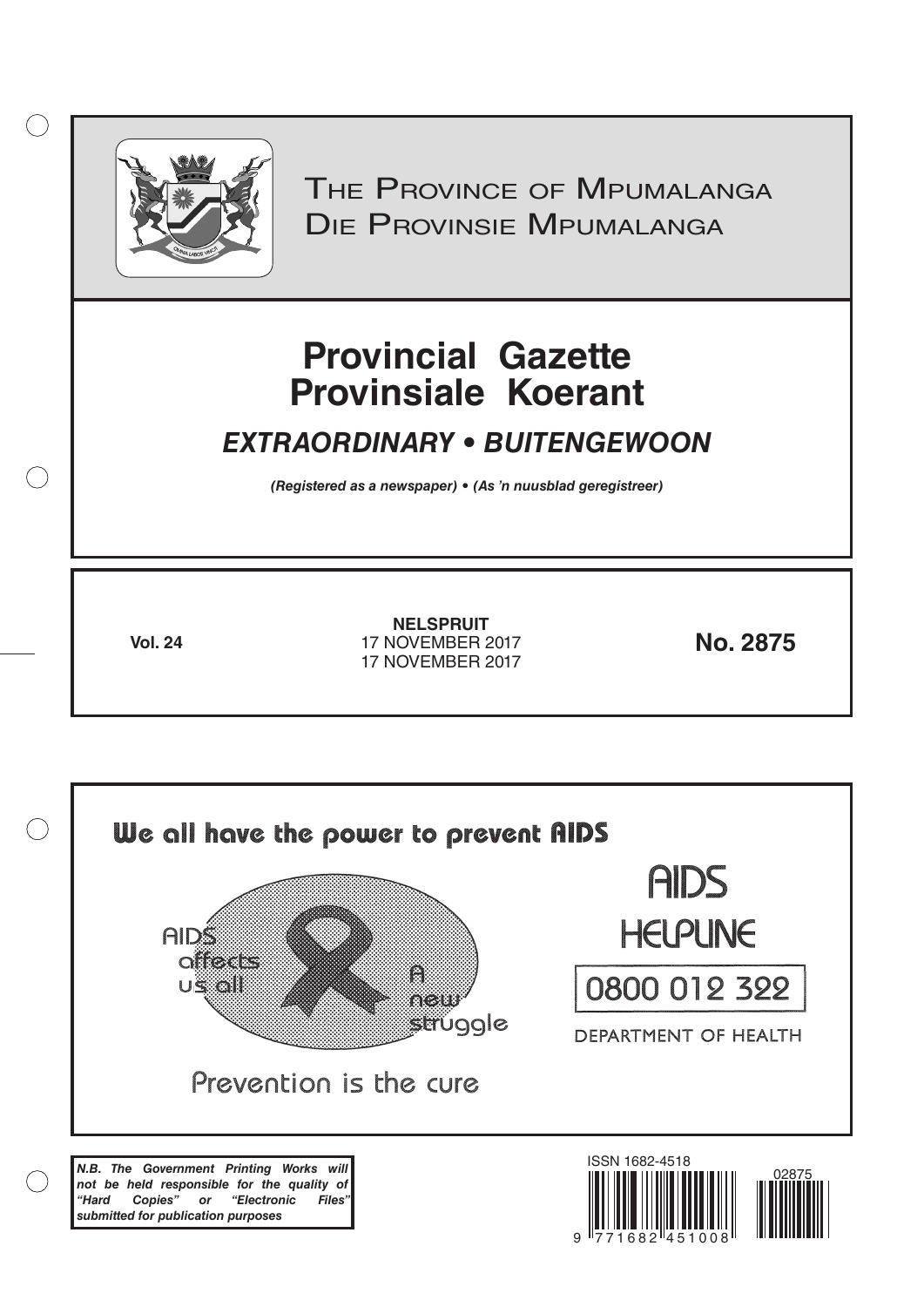## **IMPORTANT NOTICE:**

**The GovernmenT PrinTinG Works Will noT be held resPonsible for any errors ThaT miGhT occur due To The submission of incomPleTe / incorrecT / illeGible coPy.**

**no fuTure queries Will be handled in connecTion WiTh The above.**

#### **CONTENTS**

|                                                   | Gazette Page |     |
|---------------------------------------------------|--------------|-----|
|                                                   | No.          | No. |
| <b>OFFICIAL NOTICES • AMPTELIKE KENNISGEWINGS</b> |              |     |
|                                                   | 2875         |     |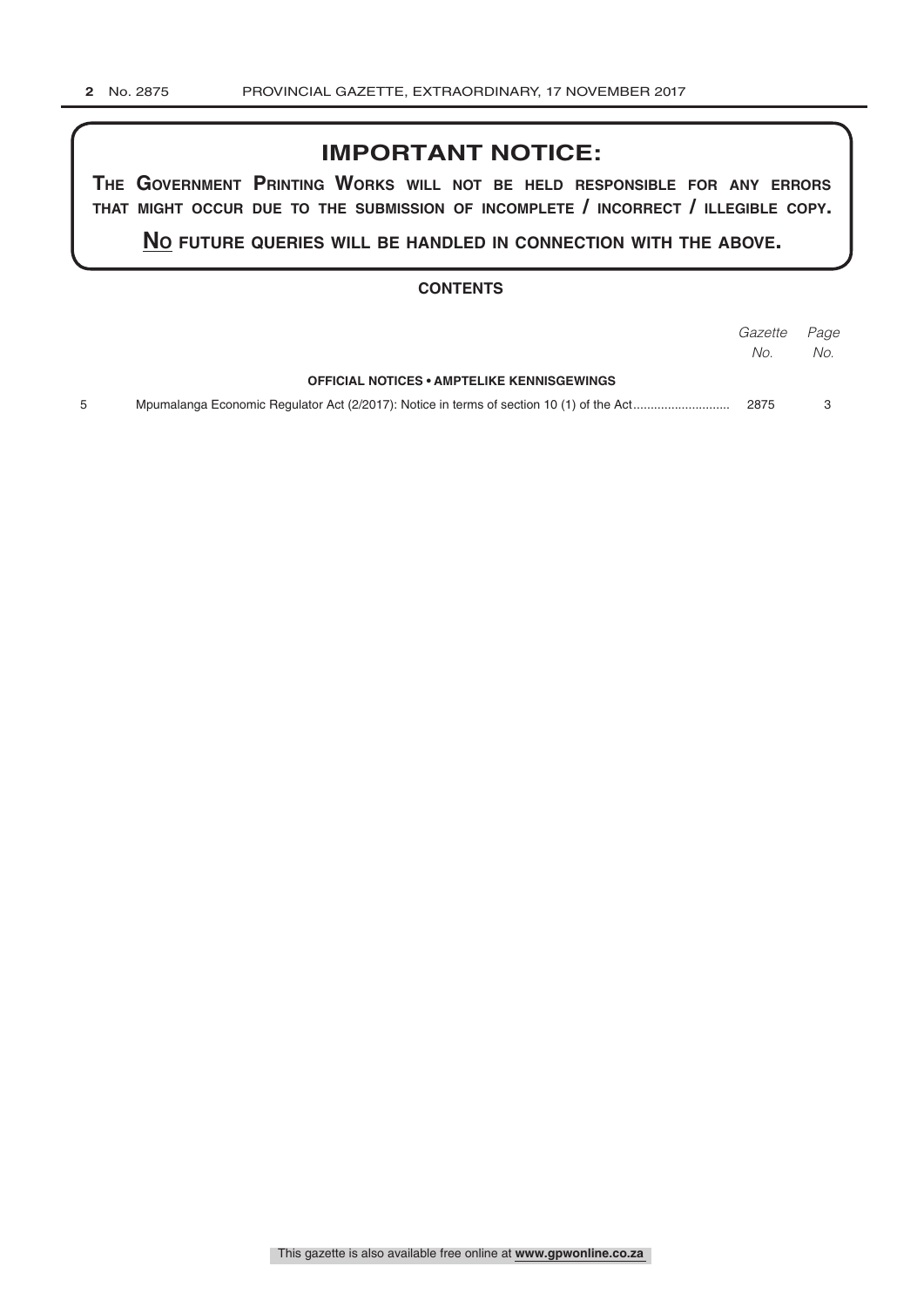## Official Notices • Amptelike Kennisgewings

#### **OFFICIAL NOTICE 5 OF 2017**

### MPUMALANGA DEPARTMENT OF ECONOMIC DEVELOPMENT AND TOURISM

Notice of 2017 and 2017 and 2017 and 2017 and 2017 and 2017 and 2017 and 2017 and 2017 and 2017 and 2017 and 20

## NOTICE IN TERMS OF SECTION 10(1) OF THE MPUMALANGA ECONOMIC REGULATOR ACT, 2017 (ACT NO. 2 OF 2017)

In terms of the powers vested in me by section 10(1) of the Mpumalanga Economic Regulator Act, 2017 (Act No. 2 of 2017), I, Sikhumbuzo Eric Kholwane, Member of the Mpumalanga Executive Council responsible for Finance, Economic Development and Tourism and with due regard to the annual Service Benefit Package as determined by National Treasury in respect of Office -Bearers of certain Statutory and other institutions, hereby determine the all-inclusive remuneration payable to Members of the Board, with effect from the date of publication of this Notice, as follows:

| <b>BOARD MEMBERS</b>                         | <b>ATTENDANCE PER FULL DAY</b> | <b>PREPARATION PER MEETING</b> |
|----------------------------------------------|--------------------------------|--------------------------------|
| Chairperson                                  | R 5 000.00                     | R 5 000.00                     |
| <b>Deputy Chairperson</b>                    | R4500.00                       | R4500.00                       |
| Chairperson of<br>Committee                  | R4 000.00                      | R4 000.00                      |
| <b>Board and</b><br><b>Committee Members</b> | R 3 500,00                     | R 3 500.00                     |

All travel and subsistence costs associated with the attendance by Members of official Board meetings shall be reimbursed in accordance with the level applicable in the Public Service for a SMS member remunerated on Salary level 13 (Director).

GIVEN UNDER <u>MY HAN</u>D AT MBOMBELA THIS \_\_\_\_\_\_\_\_\_\_ DAY OF \_\_\_\_\_\_\_\_\_\_\_\_\_\_\_\_\_\_ 2017.

MEMB<del>ER|OF THE E</del>XECUTIVE COUNCIL: FINANCE, ECONOMIC DEVELOPMENT AND TOURISM MR. S.E. KHOLWANE (MPL)